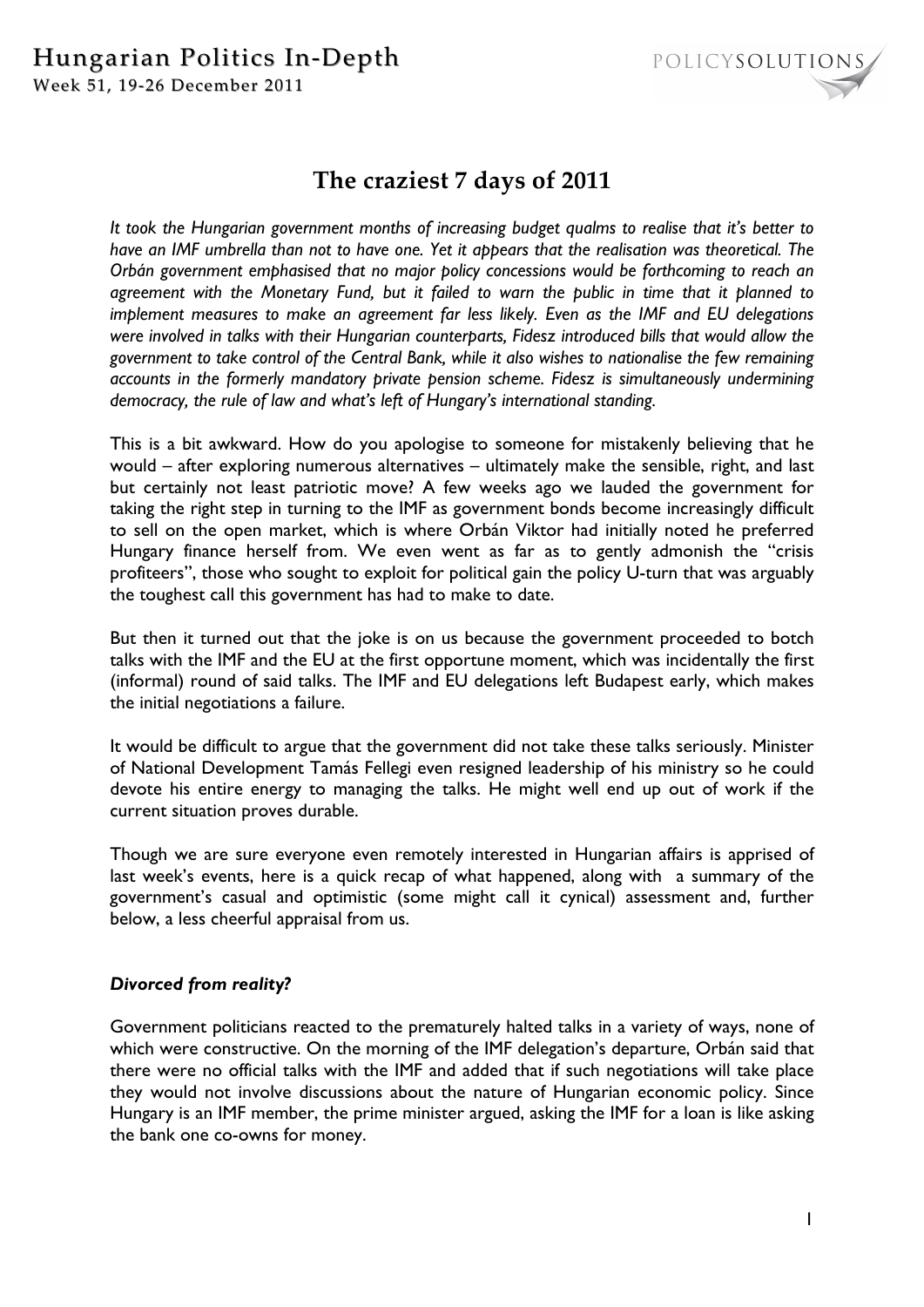

Week 51, 19-26 December 2011

The notion of the IMF as a mere cash cow was reinforced by Tamás Fellegi, who also noted that there had been no official negotiations and added that talks could only take place if there would be no preconditions, which was presumably a reference to international concerns about the government's legislative agenda discussed below.

So while the Orbán-Fellegi line was that the IMF is a glorified ATM without the right to talk back or actually formulate conditions for doling out money, Fidesz parliamentary leader János Lázár added insult to injury by telling the press that the IMF delegation only left early to ensure that they don't miss Santa Claus. One can only hope that their Christmas will be relax them better than dealing with the alarming state of the Hungarian budget would.

### *Private pension blackmail…*

In the intervening days government party politicians introduced two bills in Parliament which angered many in Hungary, and apparently abroad as well. For starters, Fidesz wants to grab the money that the few remaining members (100,000 out of formerly three million) of the former mandatory private pension schemes pay into their pension.

Given that the government already keeps the employer-financed majority of their pension contributions, this total dispossession would be stunning to say the least. The money grab will effectively result in a nationalisation of the accounts held by the few remaining private pension holdouts. After effectively blackmailing millions of future pensioners into giving up their accounts, Prime Minister Viktor Orbán pledged to leave the rest be in return for them forfeiting their claim to a state-financed pension even as a majority of their contributions continue to enrich state coffers. Though Fidesz fails to honour this promise, it appears that the inter- and supranational organisations in question do take notice.

#### *…and central banking folly*

Still, provocative as it was, this was of comparatively little importance next to the other bombshell that Fidesz announced last Wednesday. The government wishes once again to assume control over the Hungarian National Bank (MNB). This time the plan is to fuse it with the Hungarian Financial Supervisory Authority (PSZÁF), thereby creating a new institution.

Obviously, the new institution cannot be headed by the same person who governs the MNB right now, which is why András Simor, whose term expires in 2013, would have to make way for a new chief banker already next year. A similar method was used to get rid of György Kopits, the chairman of the Fiscal Council, and András Baka, president of the Supreme Court and (qua office) of the National Council of Justice, one of whose successors will be the wife of Fidesz MEP József Szájer.

Upon taking power, Fidesz very quickly bulldozed its way through the independent oversight institutions, taking control of all them but the central bank and the non-constitutional arm of the judiciary, though the former was not for wont of trying. After sensing that legislative changes to subordinate the MNB to the government would damage Fidesz' European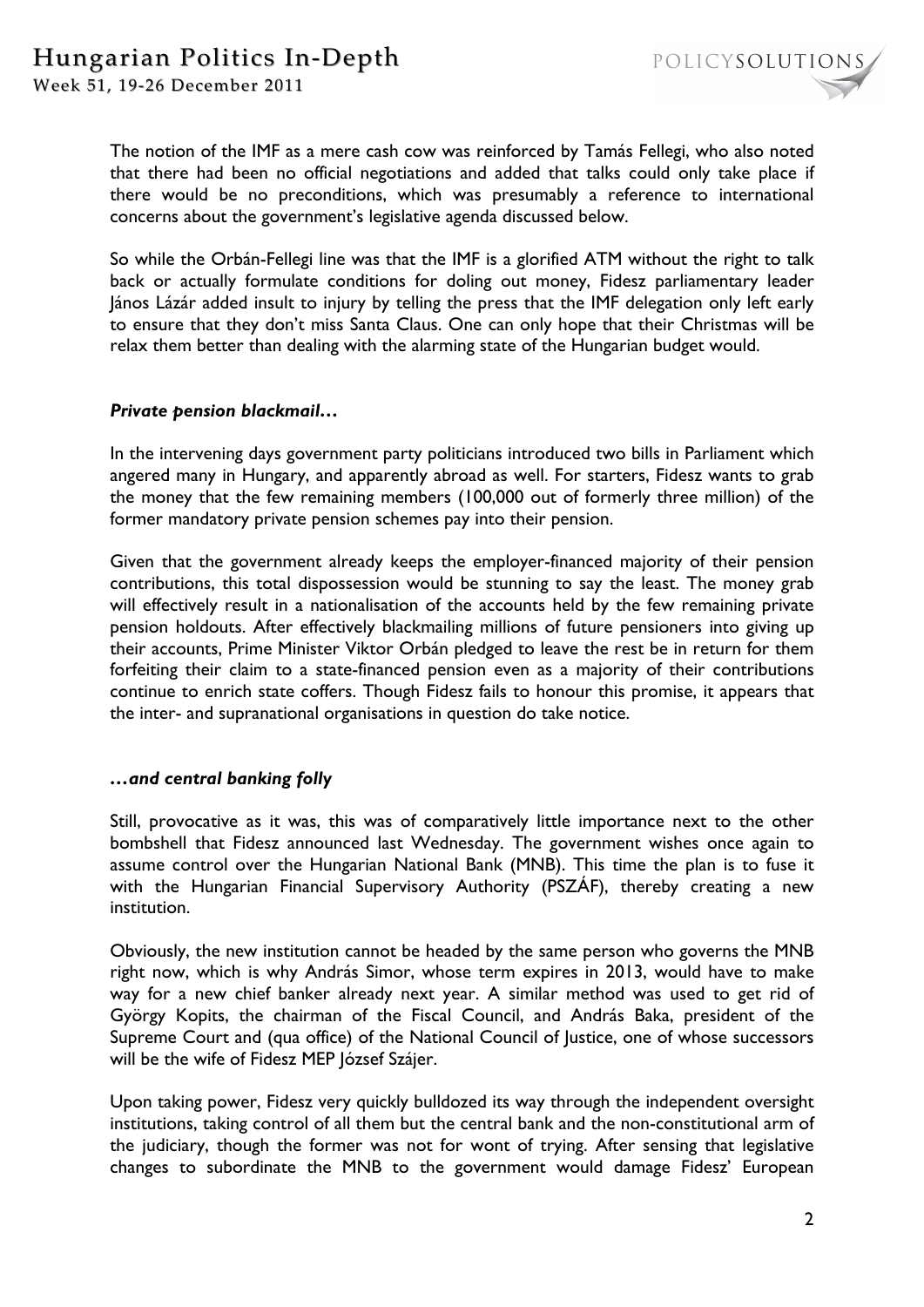Week 51, 19-26 December 2011



standing more than the neutralisation of other independent institutions, the government backed down. But Fidesz did launch a massive media campaign against András Simor, trying in vain to get him to resign.

It is probably no coincidence that the two last bastions of independent oversight are now targeted at the same time. But there are also increasing signs that the international community is looking at these attempts with a somewhat different – i.e. more alarmed – attitude then its weary concern hitherto. One crucial indication was the symbolic early departure of the EU and IMF delegations.

### *Space for paranoia*

Among those particularly suspicious of the government – unfortunately a position that is vindicated far too often – there was talk that the entire communication of negotiations with erstwhile enemies is nothing but a red herring. In reality, thus the über-sceptics, the government merely wishes to pretend that it is willing to negotiate so that it can shift the blame for the ills before us on the international institutions, which it had demonised long enough. We would like to say that is utter nonsense but must hold out on judgment.

In a detailed analysis, a commentator on Hungary's most widely read news portal, Index, offered an idea along similar lines: the government is less concerned now about the IMF or about Simor personally than about getting access to the vast foreign currency reserves that the national bank has amassed since the painful experience of going into the previous crisis empty handed.

This specific goal rather than the notion of wanting more control per se drives the policy of seeking to take over the MNB, and – if true – this would indeed render compromise more unlikely. If the government has manoeuvred itself into a position where it can't renounce access to the bank or its resources then this will likely put Hungary in an extremely vulnerable position.

#### *Careful, the ice is creaking*

Patience with the Orbán government is wearing thin simultaneously in and outside of Hungary. Polls show dramatic signs of decline and even reliably conservative voices in the blogosphere have begun frowning on the unpredictable moves and controversial explanations proffered to justify those. The international mood is icier still.

Though foreign criticisms concerning the media law (now surprisingly felled by the Constitutional Court) were forceful, and some of the things the government did or planned to do led to openly voiced concerns, wholesale critiques of the Orbán government from abroad were subdued, generally uttered behind closed doors. That appears to be changing.

It is unclear what triggered these changes, for Fidesz' most recent actions are not of a different quality than its earlier attempts to cut the rule of law to size. Domestically, frustration probably stems from the fact that even those who were willing to forgive the